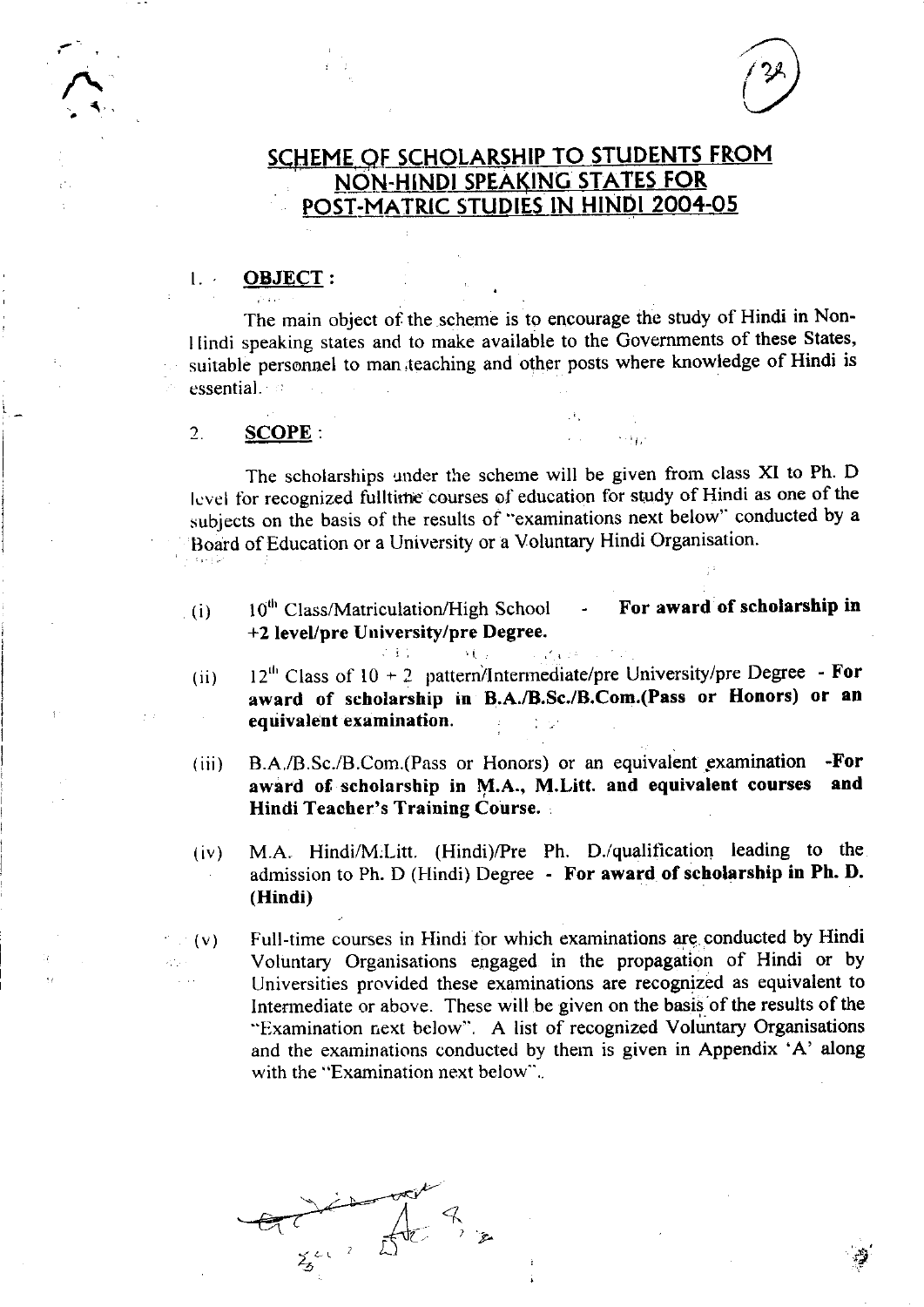Training courses in Hindi Teacher's Training College run by the Government or Hindi Voluntary Organisation provided these are either  $(v_i)$ recognized by a State Government or are conducted by an Institution declared as an Institution of national importance by an Act of Parliament. Candidates taking up B.Ed./B.T. where both content and method of Scholarships will be teaching Hindi are studied will also be eligible. awarded on the basis of the result of the examination which makes the candidate eligible for admission to the course.

 $\overline{2}$ 

Course conducted by institutions declared as institutions of national importance by an Act of Parliament, provided these course are equivalent to  $(vii)$ Intermediate or above. These will be awarded on basis of admission qualification for these courses.

# NUMBER OF SCHOLARSHIPS :

nya (padagon (1941)/2013)<br>Salah Sumah Padagon (1941)

2.500 scholarships will be available per year from 2004-05 onwards on all India basis as per the quota of each Non-Hindi Speaking State/Union Territory given in Appendix -  $B$ .

# CONDITION OF ELIGIBILITY :

tongue is not Hindi and who Only those candidates whose mother belong to any of the following Non-Hindi Speaking States/Union Territories will be eligible for the scholarship:

Andhra Pradesh, Assam, Gujarat, Jammu & Kashmir, Karnataka, Kerala, Maharashtra, Manipur, Meghalaya, Nagaland, Orissa, Punjab, Sikkim, Tamil Nadu, Tripura, West Bengal, Andaman and Nicobar Islands, Arunachal Pradesh, Chandigarh. Dadra and Nagar Haveli, Goa. Daman & Diu, Lakshadweep, Mizoram and Pondicherry.

Candidates who belong to Non-Hindi Speaking States specified in Rule 4(i) above but have been residing for any purpose in a Hindi Speaking State will not be  $(ii)$ cligible for scholarship under this scheme. This condition of residence will not apply to candidates who are already studying in Hindi Speaking States on scholarships awarded under the scheme upto 2003-04.

ge dansk

 $\sim$  00  $\times$ Page 4

o autenomik

 $3<sub>1</sub>$ 

 $\overline{+}$ .

 $\mathbf{a}$  $\sim 10$  $\sim 3-1$ 12938.5 1,111

- c  $\gamma$  and  $\gamma$  are  $\gamma$  and  $\gamma$  $\langle \xi \rangle$ 

 $\sim 7\, \mu$  $3 - 13 + 12 + 12 + 12$ i data  $\gamma_{\rm{th}}$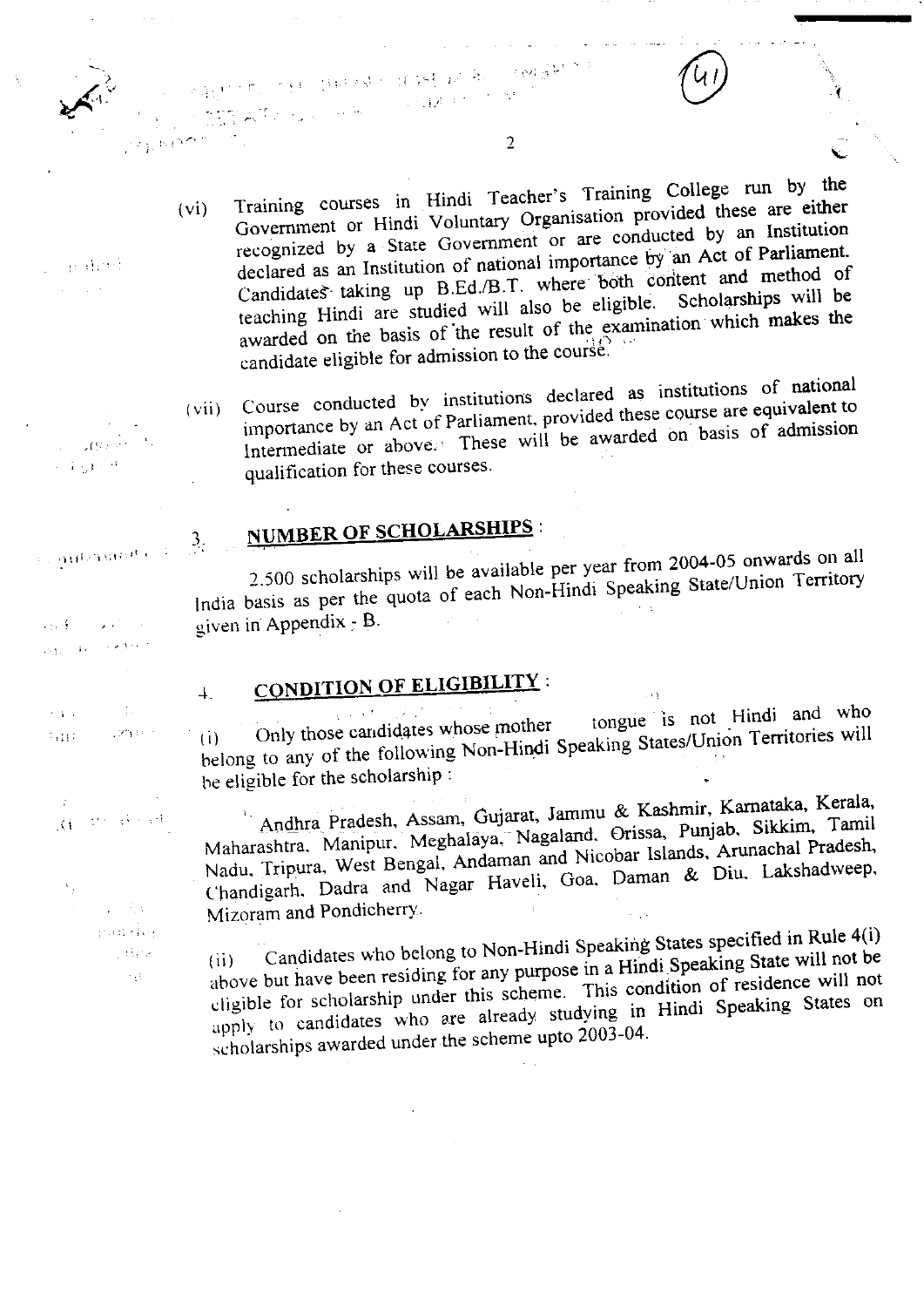$\binom{V}{V}$ 

(iii) Candidates in employment, whether full or part-time or whether in a private organisation or a government organisation, will not be eligible unless they are sponsored by the State Government/Union Territory Administration concerned and provided they execute a bond with the State Government/Union Territory Administration. if so, required by them.

Explanation : The certificate regarding sponsorship is not required to be given to the Government of India. This certificate will be taken into consideration by the State Government/Union Territory Administration concerned while deciding the eligibility of the candidate.

(iv) Candidates studying for a bachelor's degree will not be eligible for <sup>a</sup> scholarship unless they have taken Hindi as a subject which will make thern cligible for admission to M.A. (Hindi) course of the same University. This condition will not apply in case of universities which do not conduct M.A. (Hindi) examinations.

(v) Candidates who are studying for M.A. course will not be eligible for <sup>a</sup> scholarship unless they have taken Hindi as their principal subject. (This applies to cases of Universities, where candidates have to offer two subjects for the M.A. dcgree).

 $(v_i)$  Candidates who wish to pursue their studies through correspondence course or who are preparing for an examindtion privately, wjll not be eligible.

(vii) Since this scholarship is in the form of an incentive to study Hindi, a candidate in receipt of this scholarship is not debarred from receiving any other scholarships irrespective of terms and conditions of those scholarships. A fee concession, in part or full, is not considered as a scholarships or a stipend for this purpose. Scholars studying for Ph.D. course can be permifted to accept remuneration for teaching. provided it is part of study or research.

## .5. TENABILITY:

The scholarships are tenable for study in recognized institutions only. The scholarship will be awarded to those students whose mother tongue is not Hindi and are studying in Non-Hindi Speaking States. The minimum eligibility rcquirement for award of scholarship under the Hindi Scheme is that the student should secure at least  $60\%$  marks in the qualifying examination.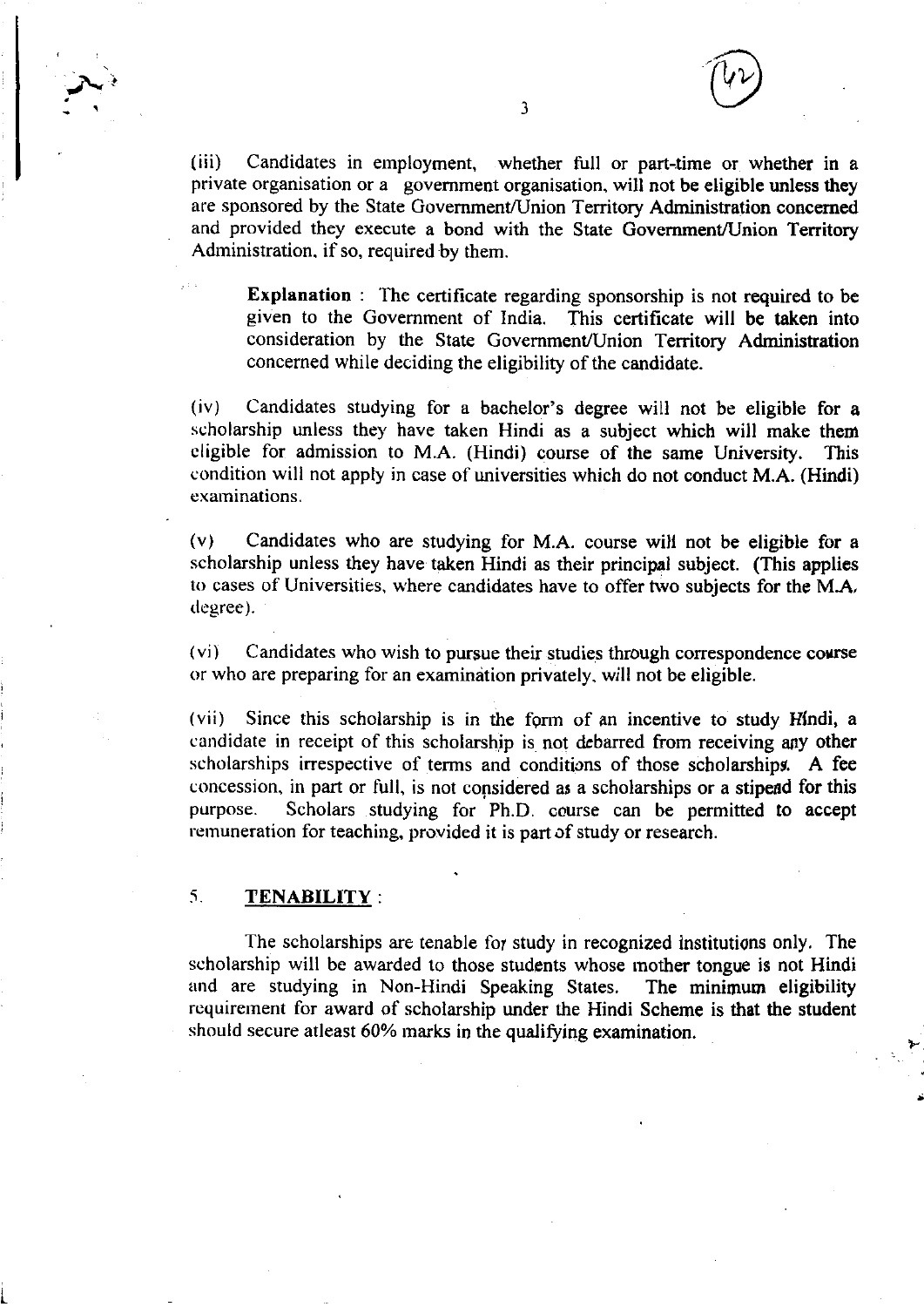#### 6.

# **RATES OF SCHOLARSHIPS:**

| SI.<br>No. | Name of the class                                                                    | Rates of<br>scholarship<br>(Rs. per month) |
|------------|--------------------------------------------------------------------------------------|--------------------------------------------|
|            | (2                                                                                   | (3)                                        |
| (1)        | XI & XII (i.e. +2 stage, Intermediate, pre<br>University / pre Degree.               | 300                                        |
|            | B.A./B.Sc./B.Com.(Pass or Honors) or an<br>equivalent examination                    | 500                                        |
|            | and<br>M.A., M.Litt. and equivalent courses<br>Hindi Teacher's Training Course/Ph.D. | 1000                                       |

 $\overline{4}$ 

#### **SELECTION OF CANDIDATES:**  $7<sub>1</sub>$

A student will be selected by the Non-Hindi Speaking State to which the  $(i)$ student belongs against its quota.

Only those candidates will be eligible who have passed the "next below examination" (the examination which is the minimum qualification for admission  $(ii)$ to the course now joined by the students) either in the year of award (the year in which the application for scholarship is made) or in the year immediately preceding the year of award.

Only those candidates will be eligible who have passed the "next below examination" with Hindi as one of the subject or have passed another examination in Hindi recognized by the Government of India as equivalent to the "next below examination".

Only those candidates will be eligible who have passed the "next below  $(iv)$ examination" in the first attempt.

 $(v)$  If after considering the candidates mentioned in Rule 7 (iv) above, some scholarship out of the quota allotted to particular State remain available. candidates who passed the examination mentioned in Rule 2 in earlier years, may. also be considered.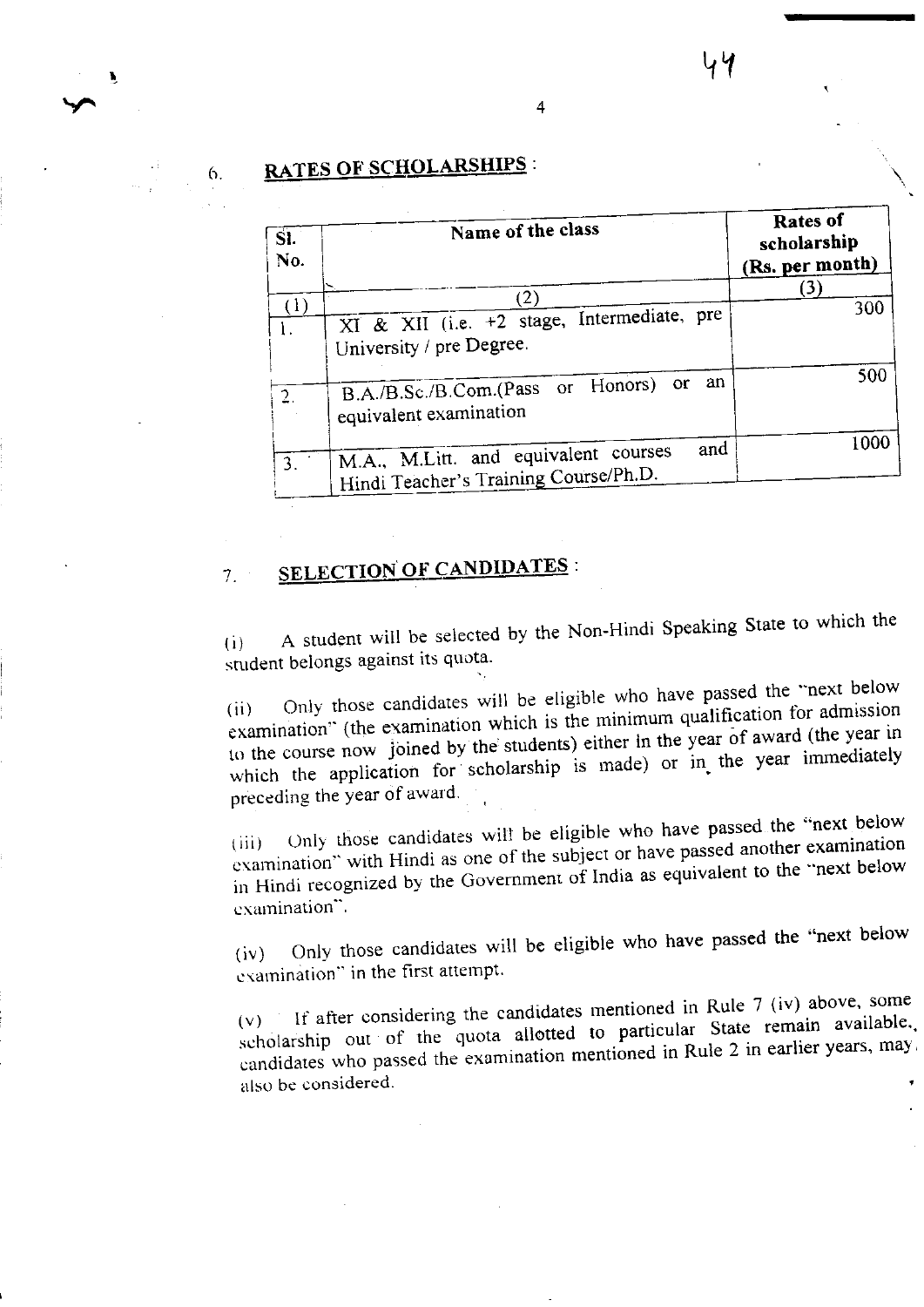#### 8.: DURATION AND RENEWAL OF AWARDS:

 $\ddot{\phantom{a}}$ 

siwe.

 $+11.11$ 

(i) An award once made will be tenable only for the stage of course for which it is given, subject to good conduct and regulariry in attendance. Within a course which is continuous for a number of years, the scholarship will be renewed from year to year provided the scholar passes in Hindi. secures promotion to the next higher class, and Hindi continues to be part of the course of study in the next higher class. The period of scholarship for Ph. D. will be 2 years, but this may be extended for one more year at the rnost, subject to good progress in research work and the recommendation of the appropriate academic authorities.

5

**EXPLANATION:-**The award is tenable for only one stage of education. For example, candidates who are awarded scholarships for the P.U.C. class will have to apply afresh for B.A./B.Sc./B.Com. course through the State . Govemrnent, and take their chance along with other applicants for courses. Similarly candidates awarded scholarship for B.A./B.Sc./B.Com. course will have to apply fresh for the M.A. (Hindi) course, and take chance. But, in case of continuous course promotion from B.A. I to B.A. II or from B.A.ll to B. A. III or from M.A. (prev.) to M.A. (final), the renewal would be automatic, subject to submission of an Annual Progress. Report and fulfillment of other conditions of award tulfillment of other conditiops of award.

(ii) Candidates who have been admitted to a three-year degree course will receive the scholarship for one year. two years or three years if the Hindi examination is taken at the end of first year, second year and third year respectively. i.e. the period for which they are required to study Hindi compulsorily.

(iii) If the scholar is unable to appear for the annual examination within a continuous course owing to illness, the scholarship may be suspended till the scholar secures promotion to the next higher class subject to the submission of a medical certificate to the satisfaction of the Head of the Institution and on his certifying that the scholar would have passed had he appeared in the examination.

 $(iv)$  If a scholar fails to pass the examination or fails in Hindl the award will be eancelled,

 $(v)$  The award once cancelied will not be restored.

(vi) The scholarship will be renewed on the basis of an Annual Progress Report to be submitted by the Head of the Institution where the scholar is studying.

 $\overline{H}$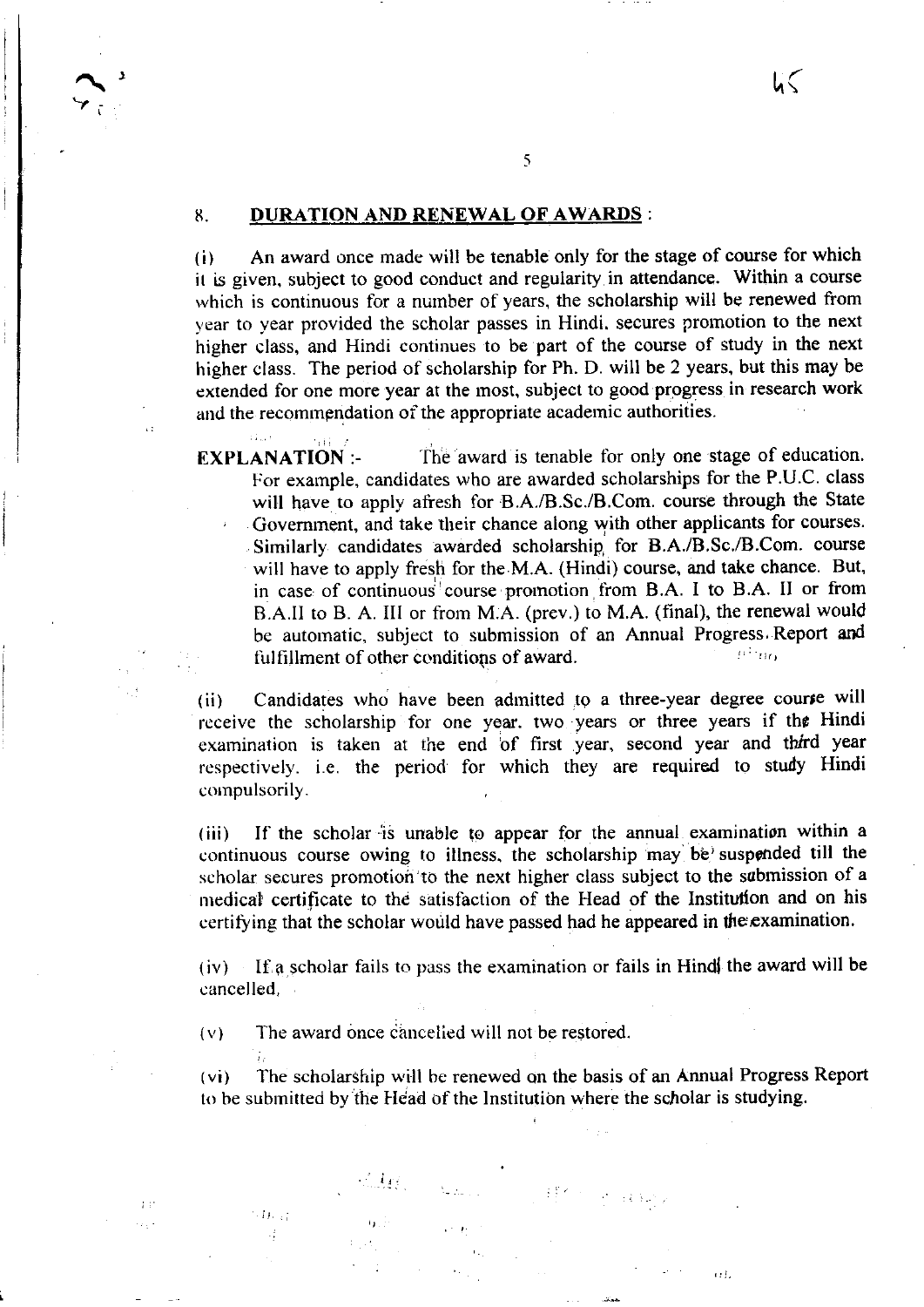## 9. **PAYMENT**:

(i) Although the scholarship will be sanctioned for the academic year, the payment to the scholar will be made in regular monthly installments through the I Iead of the lnstitution.

6

 $\mathsf{V}_J$ 

:

e ۵. У

(ii) The payment of scholarship will start from the month of joining the institution and will end with the month in which the annual examination is completed. In the case of renewal of scholarship for the succeeding year, was paid during the previous academic year, provided the course of studies is continuous.

(iii) In case of absence due to illness the scholarship will be admissible provided the period of illness does not exceed three months, a medical certificate is submitted to the satisfaction of the Head of the Institution and his certifying that the scholar is likely to make up deficiency in lectures and studies during the rest of the period of the course of studies.

t0. **OTHER CONDITIONS FOR THE AWARD:** 

(i) The scholars shall devote themselves to their studies to the entire satisfaction of the Head of the Institution and shall not undertake any paid work, whether part or full-time or whether under a Government or a Private Organisation except as provided under Rule 4 (vii).

(ii) In case, a scholar migrates from one institution to another without changing the course, he should immediately inform the concerned authority of the change through the Head of the Institution, newly joined by him:

(iii) In case a scholar changes over to a course not providing study of Hindi he will have to refund the amount of scholarship received by him in the year in which he changes the course.

#### ANNOUNCEMENT OF THE SCHEME : II

The State Government/Union Territory Administrations concerned will announce the scheme every year after the issuance of administrative approval by the Government of India the continuance of scheme and invite applications by issuing a press advertisement.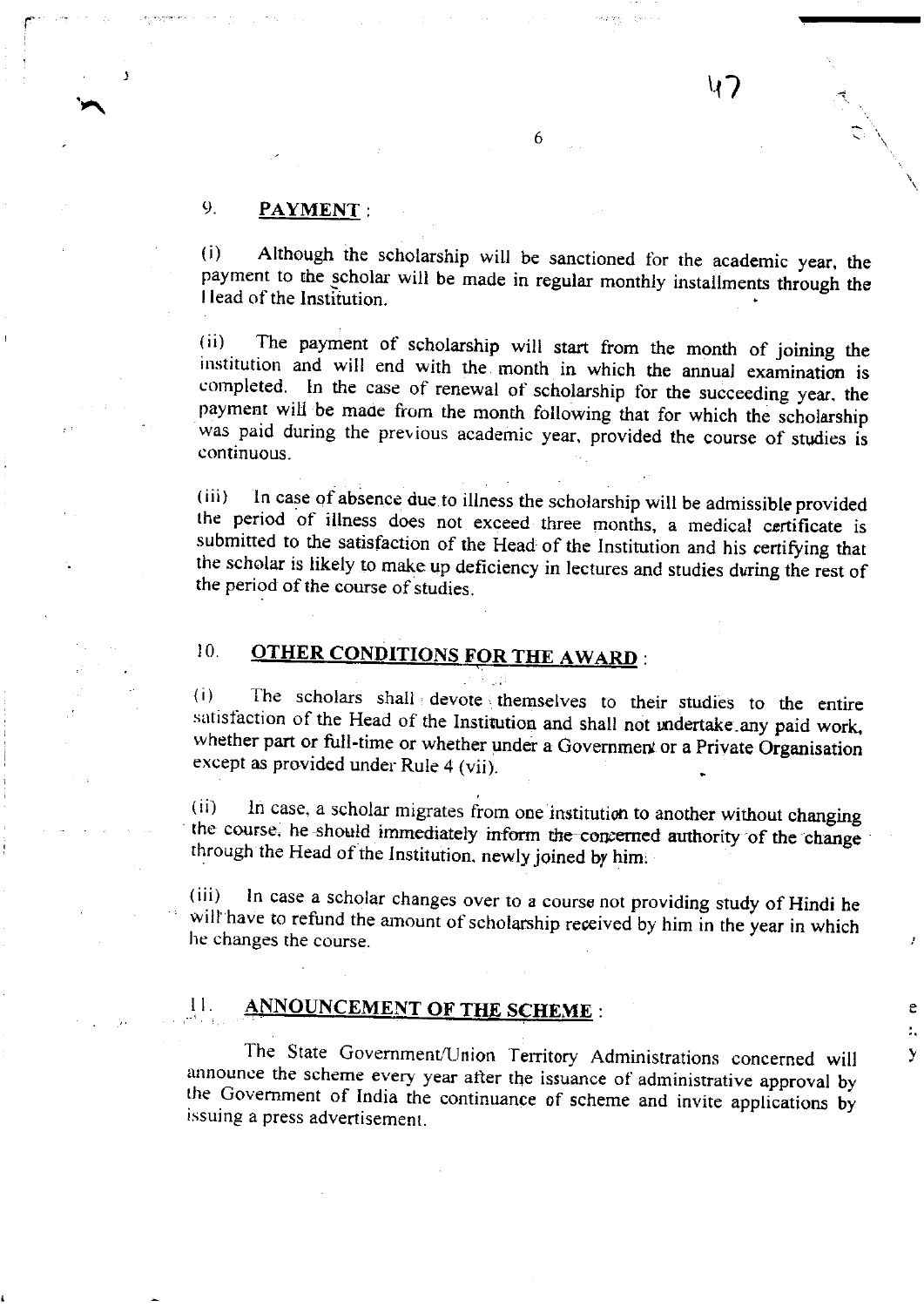## 12. PROCEDURE FOR APPLYING:

 $\sim$  volume  $\sim$  volume  $\sim$  volume  $\sim$  volume  $\sim$  volume  $\sim$  volume  $\sim$  volume  $\sim$  volume  $\sim$  volume  $\sim$  volume  $\sim$  volume  $\sim$  volume  $\sim$  volume  $\sim$  volume  $\sim$  volume  $\sim$  volume  $\sim$  volume  $\sim$  volume  $\sim$ 

- The application should comprise :- $(i)$ 
	- (a) One copy of the application for scholarship in the prescribed from for the year;

 $\overline{\overline{z}}$ 

- (b) One copy of a recent passport size photograph with signature (to be pasted on the application form in the space provided for it); and
- (c) One attested copy each of the certificates, diplomas, degrees, mark sheets, etc., in respect of all examinations' passed since Matriculation. Original documents should not be sent unless especially called for. The Government will not be responsible if the original documents sent without being called for, are lost.

.

- (ii) Candidates must ensure that they apply through the State to which they belong as defined under Rule 7 (i) of these Rules.
- (iii) The application forms will be supplied by the Non-Hindi Speaking States to whom the applications are to be submitted. APPLICATION FORMS whom the applications are to be submitted. WILL NOT BE SUPPLIED BY THE GOVERNMENT OF INDIA.
- ( iv ) Each Non-Hindi Speaking State Government will prescribe the authority which will supply the application forms and to whom the completed application forms are to be submitted. Application sent to any other authority are liable to be reiected.
- $(v)$  Completed applications must be submitted by the date prescribed by each Non-Hindi Speaking State in the newspapers. Applications received by the State Government after the last date prescribed, are liable to be rejected.
- (vi) Incomplete application are liable to be rejected.
- (vii) lncorrect entry in the application form or wrong declaration in any respect would make the scholarship liable to cancellation and/or to penalties to be determined by the Government.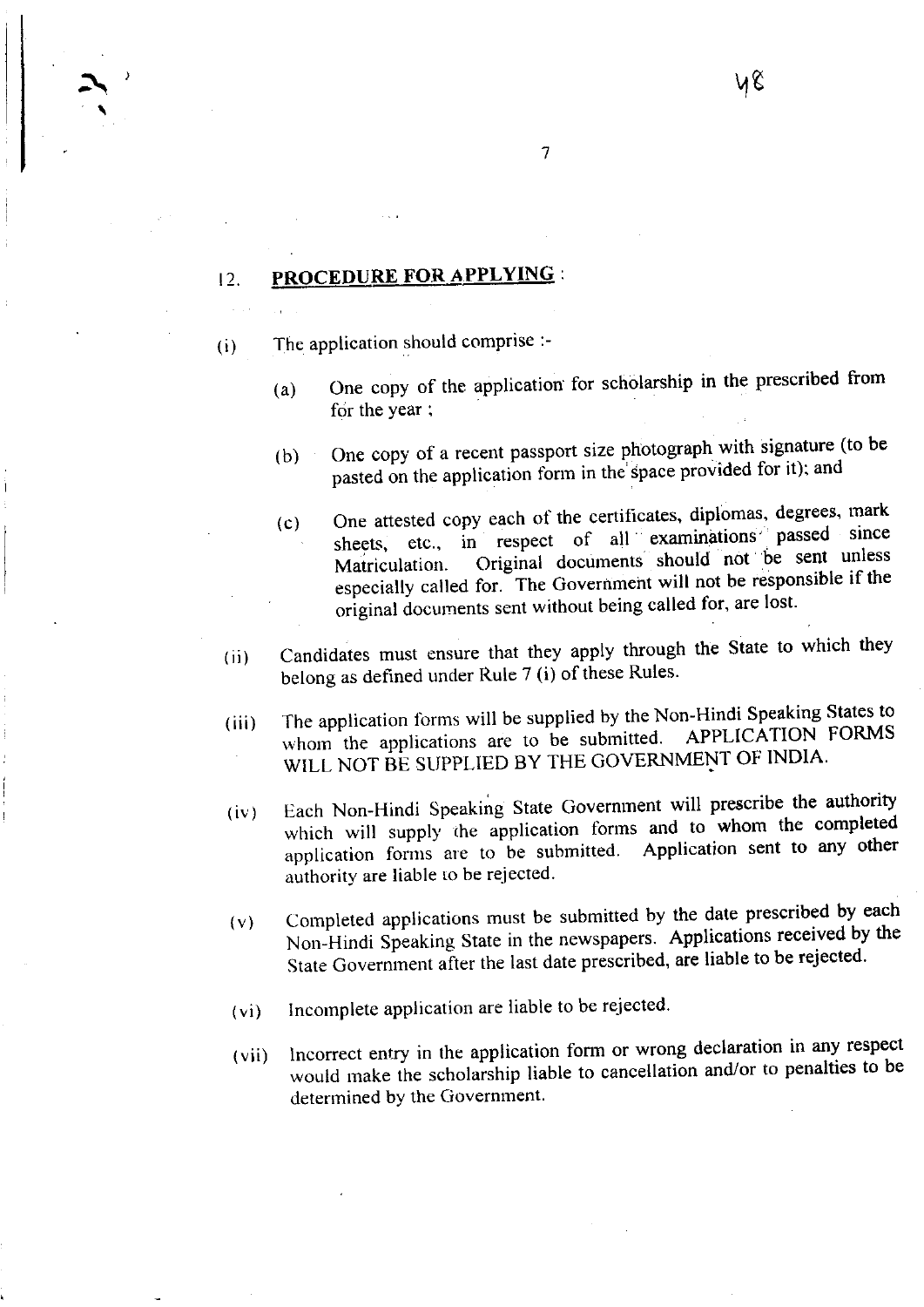#### $13.$ **SUBMISSION** OF **APPLICATION** AND SELECTION OF CANDIDATE FOR AWARD OF SCHOLARSHIPS :

Applications are required to be submitted to the Non-Hindi Speaking State  $(i)$ Government/Union Territory Administration to which the candidate belongs as defined in Rule 7 (i) of these Rules. Voluntary Hindi Organisations are also required to send the applications to the State Government/Union Territory Administration concerned. The Non-Hindi Speaking State Government/Union Territory Administration will make the final selection of the scholars and will issue award letters to the scholars through Heads of Institutions concerned with instructions to send their acceptance letters to the Officer designated by the State Government/Union Territory Administration for further necessary action regarding payment of amount of scholarship to the scholars. The applications received by them on the basis of which selection of scholars is made will not be forwarded to the Ministry of Human Resource Development but will be kept by them for their record.

 $(ii)$ Institutions conducting courses of Voluntary Hindi Organisations must submit the applications THROUGH PARENT BODY.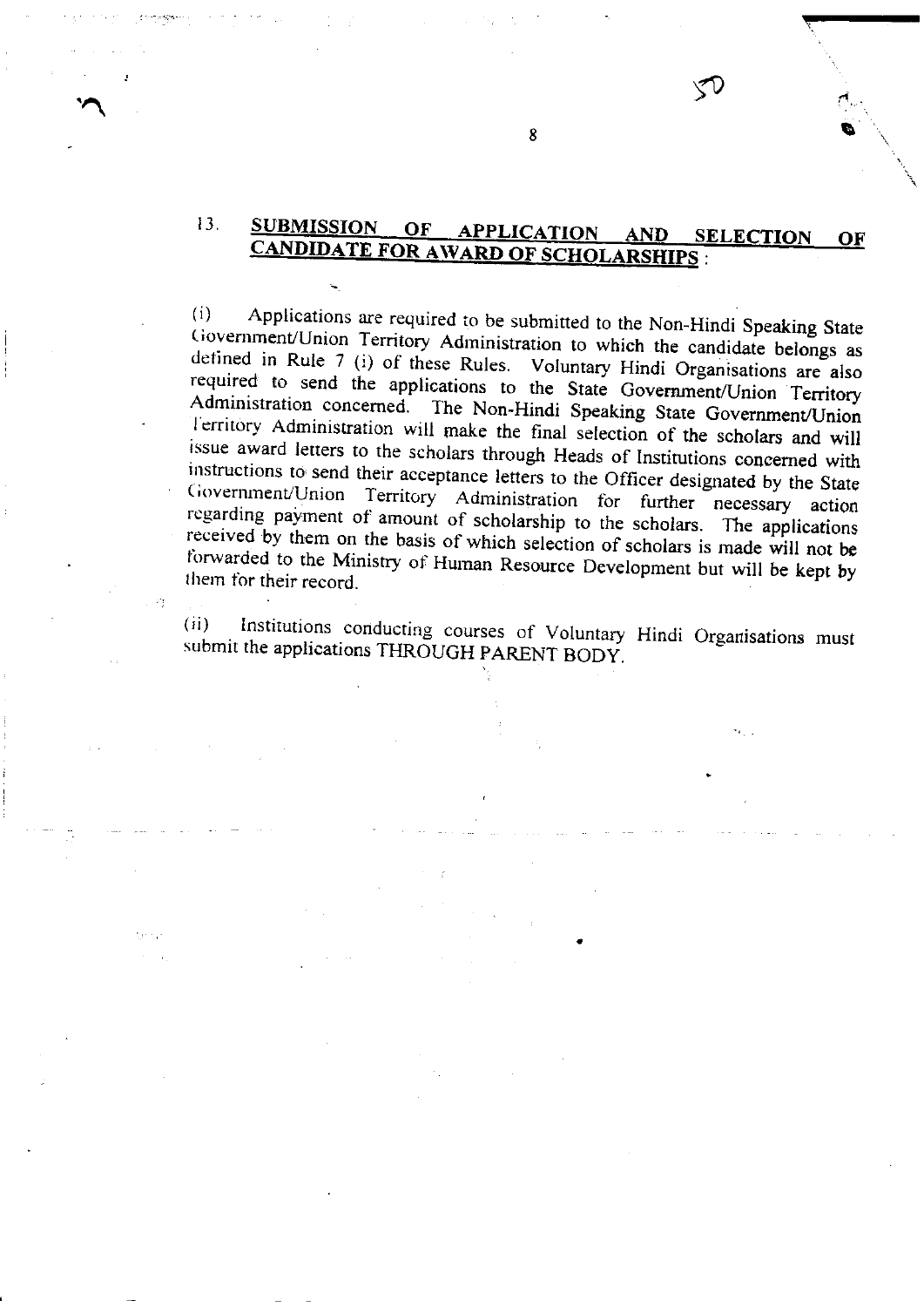# APPENDIX 'A'

# ( Referred to in Rule  $2(v)$ )

| N.<br>Nο.<br>$\mathcal{Q}(\chi^1)$ , if $\mathcal{A}(\chi)$ | <b>Name of the Organisation</b><br>$\sim 100$          | Name of the course for<br>which scholarship may<br>be awarded | <b>Standard</b><br>of <sub>1</sub><br>Hindi prescribed<br>in the equivalent<br>examination | Name of the<br>"examination<br>next below" |  |
|-------------------------------------------------------------|--------------------------------------------------------|---------------------------------------------------------------|--------------------------------------------------------------------------------------------|--------------------------------------------|--|
| (1)                                                         | (2)                                                    | (3)                                                           | (4)                                                                                        | (5)                                        |  |
|                                                             | Sammelan.<br>Hindi<br>Sahitya<br>Allahabad.            | Madhyama<br>(Visharad)<br>Uttam (in Hindi Sahitya)            | <b>B.A.</b><br>B.A. (Hons.)                                                                | Intermediate<br>Intermediate               |  |
|                                                             | Rashtraphasha Prachar Samiti.<br>Wardha.               | Kovid<br>Ratna                                                | Inter<br><b>B.A.</b>                                                                       | Parichaya<br>Kovid                         |  |
|                                                             | Hindi<br>Prachar<br>Sabha.<br>Hyderabad.               | <b>Bhushan</b><br>Vidwan                                      | Inter<br>B.A.                                                                              | Vishard<br><b>Bhushan</b>                  |  |
| î.                                                          | Mharashtra<br>Rashtrabhasha<br>Prachar Sabha, Pune.    | Praveen Pandit                                                | Inter B.A.                                                                                 | Prabodh<br>Praveen                         |  |
| ×,                                                          | Vidyapeeth,<br>Gujarat<br>Ahmedabad.                   | <b>Vinit Sevak</b>                                            | Inter B.A.                                                                                 | <b>Tisri Vinit</b>                         |  |
| $\leftrightarrow$                                           | Dakshina<br>Bharat<br>Hindi<br>Prachar Sabha, Chennai. | Visharad Praveen                                              | Inter B.A.                                                                                 | Praveshika<br>Visharad                     |  |
| $\blacksquare$                                              | Assam Rashtrabhasha Prachar<br>Samiti, Guwahati.       | Visharad                                                      | Inter                                                                                      | Prabodh                                    |  |
| $\bar{\bf S}$                                               | Hindi<br>Manipur<br>Parishad.<br>Imphal.               | Visharad                                                      | Inter                                                                                      | Prabodh                                    |  |
| v)                                                          | Kerala Hindi Prachar Sabha,<br>Trivendrum.             | <b>Bhushan</b>                                                | Inter                                                                                      | Praveen                                    |  |
| 10,                                                         | Hindi Vidyapeeth. Deoghar                              | <b>Bhushan</b><br>Sahitya<br>Sahityalankar                    | Inter B.A.                                                                                 | Praveshika<br>Sahitya<br><b>Bhushan</b>    |  |
| 11.                                                         | Bombay<br>Hindi<br>Vidyapeeth.<br>Bombay               | Bhasha Ratna                                                  | Inter                                                                                      | Uttam Bhasha                               |  |

1..

 $\leq$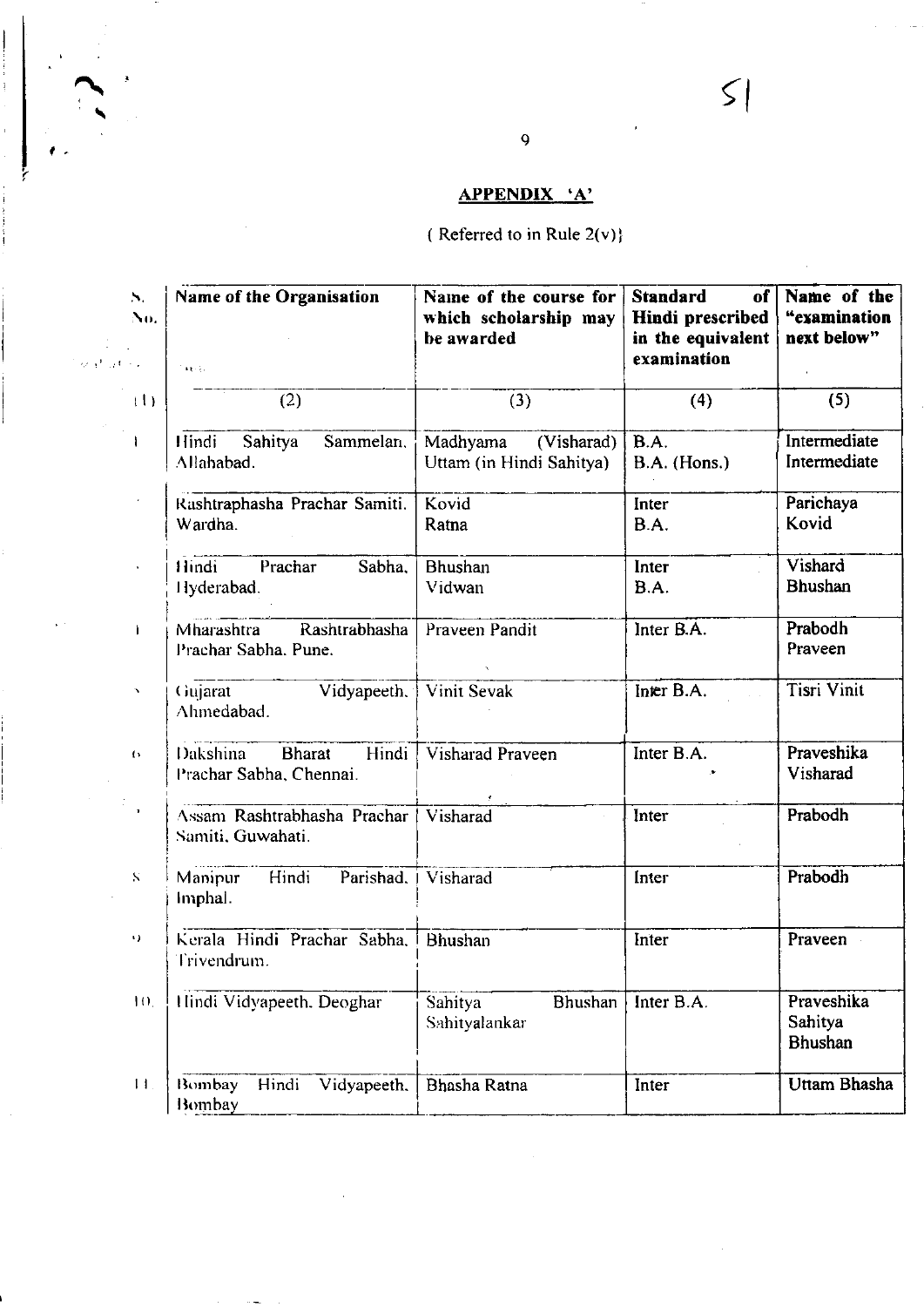$53$ Ó

#### $\frac{1}{4}$  ,  $\frac{1}{2}$  ,  $\frac{1}{2}$  $\chi$  and

| $S_{\rm{sc}}$<br>No. | Name of the Organisation                                  | Name of the course for<br>which scholarship may<br>be awarded | of <sup>1</sup><br>Standard<br>Hindi prescribed<br>in the equivalent<br>examination | Name of the<br>"examination<br>next below"     |
|----------------------|-----------------------------------------------------------|---------------------------------------------------------------|-------------------------------------------------------------------------------------|------------------------------------------------|
| (1)                  | $\pm$ $^{-1}$<br>(2)                                      | (3)                                                           | (4)                                                                                 | (5)                                            |
|                      | Hindustani Prachar Sabha.<br>Bombay.                      | Kabil                                                         | Inter                                                                               | Tisri                                          |
| $+3$                 | Mysore Hindi Prachar<br>Parishad, Bangalore.              | Uttam                                                         | Inter                                                                               | Pravesh                                        |
| $\{4\}$              | Karnataka Mahila Hindi Sewa<br>Samiti, Bangalore.         | Hindi Bhasha Bhushan<br>Bhasha Praveen                        | Inter B.A.                                                                          | Hindi Uttama<br>Hindi Bhasha<br>Bhushan        |
| $\vert \leq$         | Mysore Riyasat Hindi Prachar<br>Samiti, Bangalore         | Raj Bhasha Prakash<br>Raj Bhasha Vidwan                       | Inter B.A.                                                                          | Raj Bhasha<br>Pravesh<br>Raj Bhasha<br>Prakash |
| $\mathbf{G}$         | Orissa Rastra Bhasha<br>Parishad, Jagannathdham,<br>Puri. | Praveen Shastri                                               | Inter B.A.                                                                          | Vinod<br>Praveen                               |